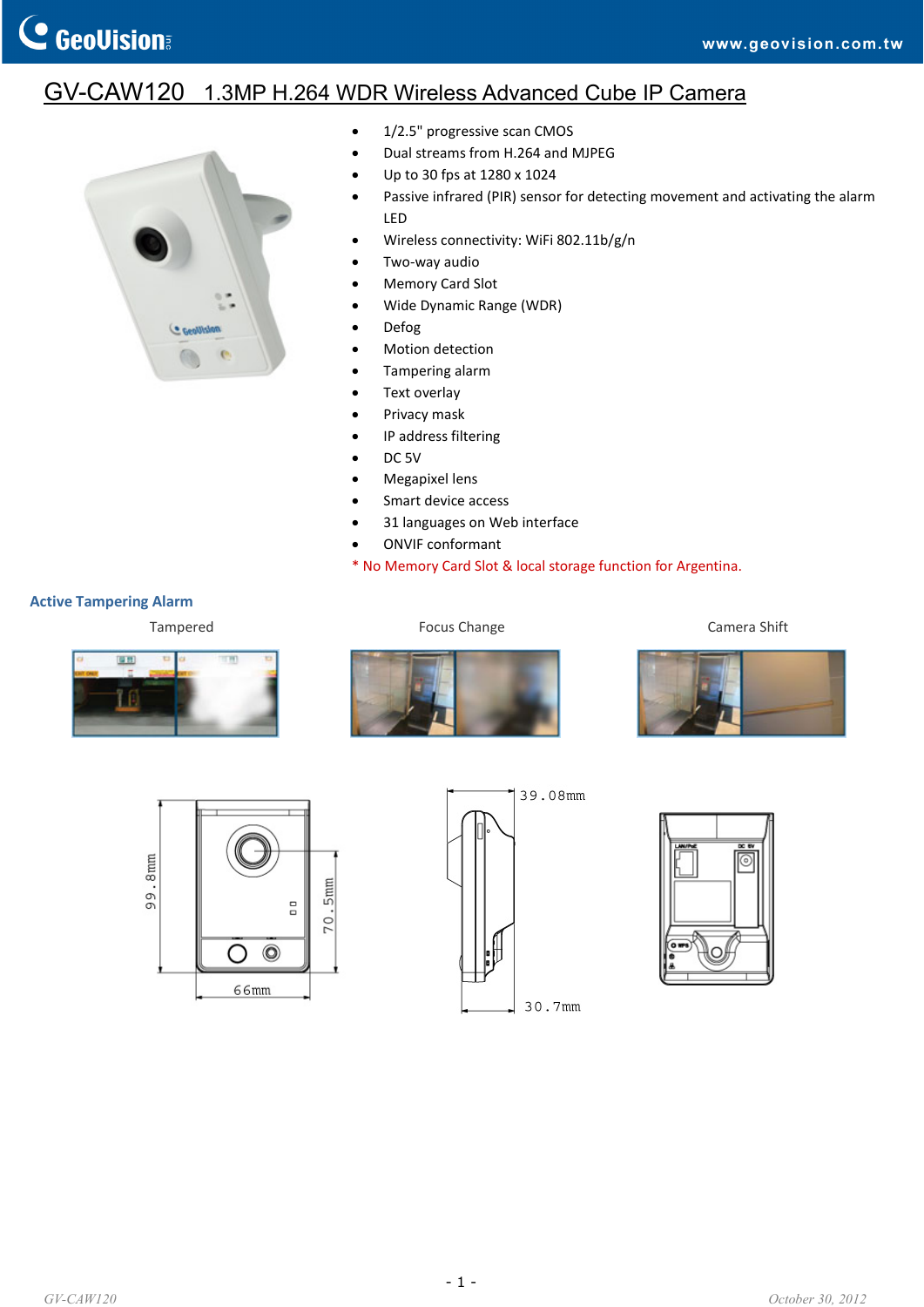## **SPECIFICATIONS**

| Camera                                       |               |                                                                                                                                                          |
|----------------------------------------------|---------------|----------------------------------------------------------------------------------------------------------------------------------------------------------|
| Image Sensor                                 |               | 1/2.5" progressive scan CMOS                                                                                                                             |
| <b>Picture Elements</b>                      |               | 1280 (H) x 1024 (V)                                                                                                                                      |
| Minimum Illumination                         | Color         | 1 Lux at F/2.4                                                                                                                                           |
|                                              | B/W           | 0.5 Lux at F/2.4                                                                                                                                         |
|                                              | LED ON        | $0.1$ Lux at $F/2.4$                                                                                                                                     |
| <b>Shutter Speed</b>                         |               | Automatic, Manual ( $1/5 \approx 1/8000$ sec)                                                                                                            |
| <b>White Balance</b>                         |               | Automatic, Manual (2800 ~ 8500K)                                                                                                                         |
| Gain Control                                 |               | Automatic                                                                                                                                                |
| S/N Ratio                                    |               | 45 dB                                                                                                                                                    |
| Lens                                         |               |                                                                                                                                                          |
| Megapixel                                    |               | Yes                                                                                                                                                      |
| Day/Night                                    |               | Yes (electronic)                                                                                                                                         |
| Lens Type                                    |               | Fixed                                                                                                                                                    |
| Focal Length                                 |               | 3.35 mm                                                                                                                                                  |
| Maximum Aperture                             |               | F/2.4                                                                                                                                                    |
| Mount                                        |               | $M12$ mm                                                                                                                                                 |
| Image Format                                 |               | $1/3$ "                                                                                                                                                  |
| <b>Operation</b>                             |               |                                                                                                                                                          |
| Video Compression                            |               | H.264, MJPEG                                                                                                                                             |
| <b>Video Streaming</b>                       |               | Dual streams from H.264 and MJPEG                                                                                                                        |
| Frame Rate                                   |               | 30 fps at 1280 x 1024<br>* The frame rate and performance may vary depending on the number of connections and data bitrates<br>(different scenes).       |
| <b>Image Setting</b>                         |               | Brightness, Contrast, Saturation, Sharpness, Gamma, White Balance, Flicker-less, Image Orientation,<br>Shutter Speed, Backlight Compensation, WDR, Defog |
| <b>Audio Compression</b>                     |               | G.711, AAC (24 kHz / 16 bit)<br>* AAC is only supported by GV-System V8.5 or later.                                                                      |
| Two-way Audio                                |               | Yes                                                                                                                                                      |
| <b>Video Resolution</b>                      |               |                                                                                                                                                          |
| <b>Main Stream</b>                           | 4:3           | 1280 x 960, 640 x 480, 320 x 240                                                                                                                         |
|                                              | 16:9          | 1280 x 720, 640 x 360, 448 x 252                                                                                                                         |
|                                              | 5:4           | 1280 x 1024, 640 x 512, 320 x 256                                                                                                                        |
| Sub Stream                                   | 4:3           | 640 x 480, 320 x 240                                                                                                                                     |
|                                              | 16:9          | 640 x 360, 448 x 252                                                                                                                                     |
|                                              | 5:4           | 640 x 512, 320 x 256                                                                                                                                     |
| <b>Network</b>                               |               |                                                                                                                                                          |
| Interface                                    |               | 10/100 Ethernet                                                                                                                                          |
| Protocol                                     |               | HTTP, HTTPS, TCP, UDP, SMTP, FTP, DHCP, NTP, UPnP, DynDNS, 3GPP/ISMA, RTSP, PSIA, SNMP, QOS<br>(DSCP), ONVIF                                             |
| <b>Wireless LAN</b>                          |               | IEEE 802.11 b/g/n                                                                                                                                        |
| Antenna Type                                 |               | Bulit-in                                                                                                                                                 |
| Security                                     |               | WEP, WPA-PSK(TKIP), WPA-PSK(AES), WPA2-PSK(TKIP), WPA2-PSK(AES)                                                                                          |
| <b>Mechanical</b>                            |               |                                                                                                                                                          |
| Lens Mounting                                |               | $M12$ mm                                                                                                                                                 |
| <b>Temperature Detector</b>                  |               | No                                                                                                                                                       |
|                                              | Power         | DC Jack                                                                                                                                                  |
|                                              | Ethernet      | Ethernet (10/100 Base-T), RJ-45 Connector                                                                                                                |
| Connectors                                   | Audio         | Built-in speaker & microphone                                                                                                                            |
|                                              | Local Storage | Micro SD / SDHC / SDXC memory card slot (for Class 6 card or above)                                                                                      |
| <b>LED Indicator</b>                         |               | 4 LEDs: Status x 3, LAN / Wi-Fi                                                                                                                          |
| <b>PIR Sensor</b>                            |               | Built-in                                                                                                                                                 |
| White Illumination LED                       |               | Yes                                                                                                                                                      |
| PIR Sensor / White Illumination LED Distance |               | 5 m / 16.4 ft (Max.)                                                                                                                                     |